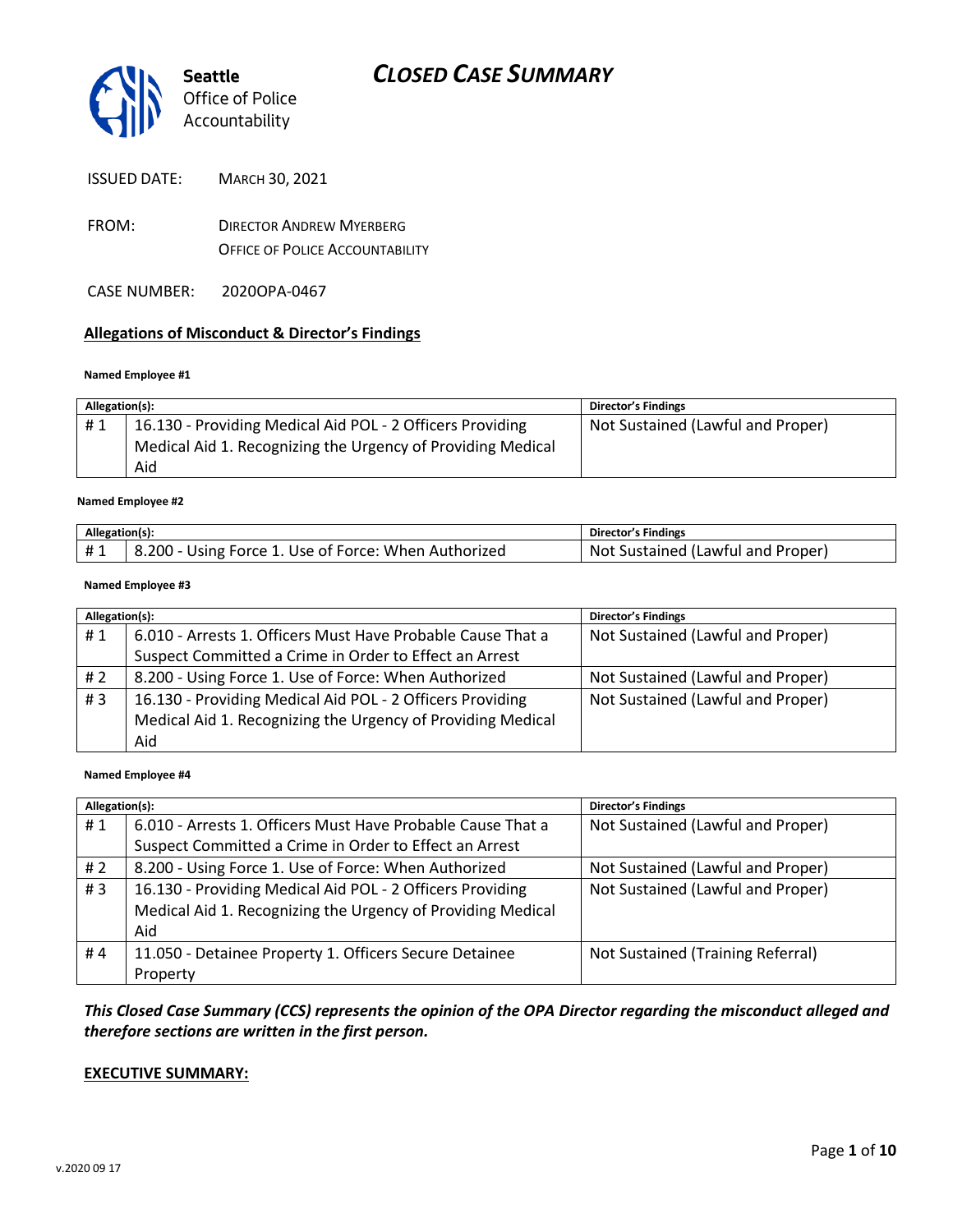

**Seattle** *Office of Police Accountability*

# *CLOSED CASE SUMMARY*

OPA CASE NUMBER: 2020OPA-0467

It was alleged that the Complainants were arrested for no reason, that they were subjected to excessive force, and that SPD officers intentionally failed to provide Complainant #1 medical attention. OPA further alleged that Named Employee #4 may have failed to ensure that Complainant #1's property was transported with her to the West Precinct.

### **SUMMARY OF INVESTIGATION:**

This case stems from the demonstrations that occurred on July 25, 2020, and SPD's response thereto. The demonstrations that took place on that day were the largest since the protests began in late May/early June. As a general matter, a large crowd marched from the Central District/South Seattle to the East Precinct. Along the way, individuals within the crowd caused property damage, including shattering the windows of businesses and setting trailers and other buildings on fire in a cordoned off area in the vicinity of the Youth Service Center. SPD additionally reported that demonstrators threw at least one explosive device at the East Precinct, which caused damage to the precinct wall.

As demonstrators passed the East Precinct and walked towards Cal Anderson Park, officers emerged from the precinct and proceeded towards the crowd. SPD issued a number of dispersal orders, which were not complied with. Ultimately, both groups clashed repeatedly, resulting in numerous uses of force against demonstrators and violence towards officers over a prolonged period of time. As a result, OPA received and/or initiated multiple investigations, including this case.

The incident here occurred while SPD officers began to push the demonstrators back from the vicinity of the East Precinct. This push occurred for a sustained period of time. Throughout, demonstrators threw projectiles at officers and officers used force, including less-lethal tools. The Named Employees were all at the front of the officers trying to move the crowd. They were focused on a number of individuals – ultimately including Complainant #1 and Complainant #2 – who they perceived to be moving too slowly and purposefully delaying to allow projectiles to be thrown at officers from within the group. A number of these individuals, again including the Complainants, were arrested.

The Body Worn Video (BWV) for Named Employee #4 (NE#4) and Named Employee #3 (NE#3) showed the clearest view of the moments prior to the Complainants' arrests, the arrests themselves, and what occurred immediately afterwards. The BWV indicated that NE#4 was following the group and that the Complainants were at the rear. NE#4 yelled "move," and pushed Complainant #1 forward, making contact with her backpack. She appeared to slow down, and NE#4 again pushed her forward. She then seemed to momentarily stop altogether. NE#4 stated: "You will be arrested. You will be arrested if you don't move." Complainant #1 still remained static and NE#4 grabbed onto her and said: "Alright, you're under arrest." He pulled Complainant #1 down to the ground and pulled her to the side. Complainant #2, Complainant #1's husband, held onto to her and fell down with her. They held onto each other while on the ground and while officers attempted to separate them.

Officers, including Named Employee #2 (NE#2), struggled with Complainant #2, and NE#4 held Complainant #1 down. Complainant #2 exclaimed loudly during this time as he resisted the officers' attempts to take him into custody. NE#3 initially helped control Complainant #2, but then moved to arrest a third individual who had tried to intervene. Several officers, including NE#3, struggled with this third individual before being able to control and handcuff him.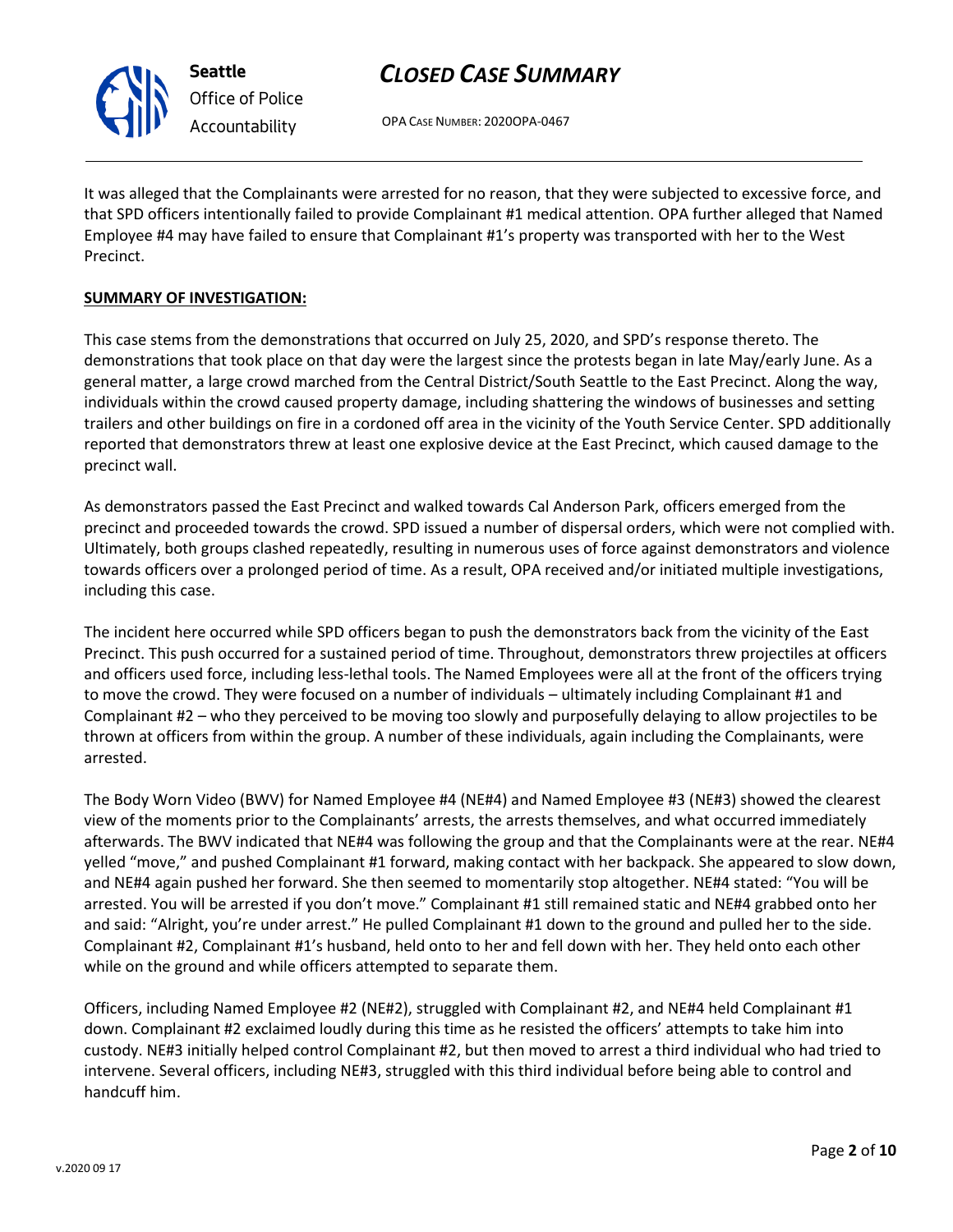OPA CASE NUMBER: 2020OPA-0467

NE#4 began trying to handcuff Complainant #1 with the assistance of other officers. She screamed during this time. NE#4 started to say to her: "As soon as you stop fighting…" Complainant #1 cut him off, yelling: "Fuck you. Fuck you." Complainant #2, who was lying near Complainant #1, said: "What are you doing to my wife?" He called the officers: "Fucking cowards." Complainant #1 repeated that statement.

NE#4 went over the radio to report the arrests and to request a supervisor. Demonstrators began to yell to the Complainants to give them their names. The Complainants did so. The Complainants were placed in a seated position. Officers stood Complainant #2 up. NE#4 tried to get Complainant #1 to stand up and said: "We're going to stand you up and move you over here." However, Complainant #1 was uncooperative and reclined onto her back. Complainant #2 yelled at NE#4: "Will you fucking help her?" NE#4 replied: "No, she's not moving, I've asked her to get up…" Another officer came over to try to stand Complainant #1 up. She yelled at them: "I can't breathe, you cunt." An officer removed her mask and she referred to the officer as a "pig" and told him to "get the fuck out of" her face. Complainant #1 again reclined on her back. The officer who removed her mask asked if it was better. She responded that he should "get the fuck out of" her face. She continued to tell the officer "fuck you" and to call him a "fucking cunt."

Complainant #1 began yelling that officers "stomped" on Complainant #2's back and "kneeled" on Complainant #2's neck. NE#4 spoke with another officer and said that they needed a transport "now." At that time, a group of demonstrators began moving towards where the officers and the Complainants were situated. An officer told NE#4 that they should move Complainant #1, but he stated that they could not do so without using force. NE#4 asked for another officer to help him move Complainant. She repeatedly yelled that officers had kneeled on Complainant #2's neck. She yelled at the officers: "Where the fuck did you motherfuckers expect us to go? You motherfuckers were pushing us into the people in front of us. Where the fuck did you want us to go" She continued to yell that officers had kneeled on Complainant #2's neck.

The group of demonstrators continued to advance, and officers deployed blast balls to maintain space. NE#4 stated that they needed to get the arrestees "out." He and another officer who had since arrived on scene lifted Complainant #1 up by grabbing each of her arms and carrying her. NE#4 stated: "get up, we're moving" and "stand up and walk with your feet." Complainant #1 did not do so and remained limp. The officers continued to pull her down the sidewalk for approximately 20 seconds. She stopped yelling during that time.

The officers stopped at a driveway down the block and waited for a transport van to arrive. Complainant #1 was lying on her side not saying anything. Complainant #2 said: "What are you doing to my wife. You fucking assholes." He then stated: "She's got a medical condition." Complainant #1 remained prone on the ground for several minutes. During that time, the officers discussed calling the Seattle Fire Department (SFD) to the scene. They ultimately did so. NE#2 checked to verify whether Complainant #1 was unconscious and/or breathing normally. He tapped her and asked her if she had any medical conditions. Another officer – referred to here as Witness Officer #1 (WO#1) – began evaluating Complainant #1's condition. WO#1, who is EMT trained, checked if she was breathing and tapped her. He asked Complainant #1 if she was okay and she responded: "fuck you." WO#1 tried to sit Complainant #1 up but her head lolled to one side. He then placed her back into the recovery position. WO#1 performed a sternum rub on Complainant #1 and Complainant #2 yelled at him to stop touching his wife's breasts, which WO#1 denied doing. He performed another sternum rub and Complainant #1 stirred and said: "Jesus Christ." She began to call for help. WO#1 again tried to get her up but determined that she was too weak. He called for a Sergeant.



**Seattle**

*Office of Police Accountability*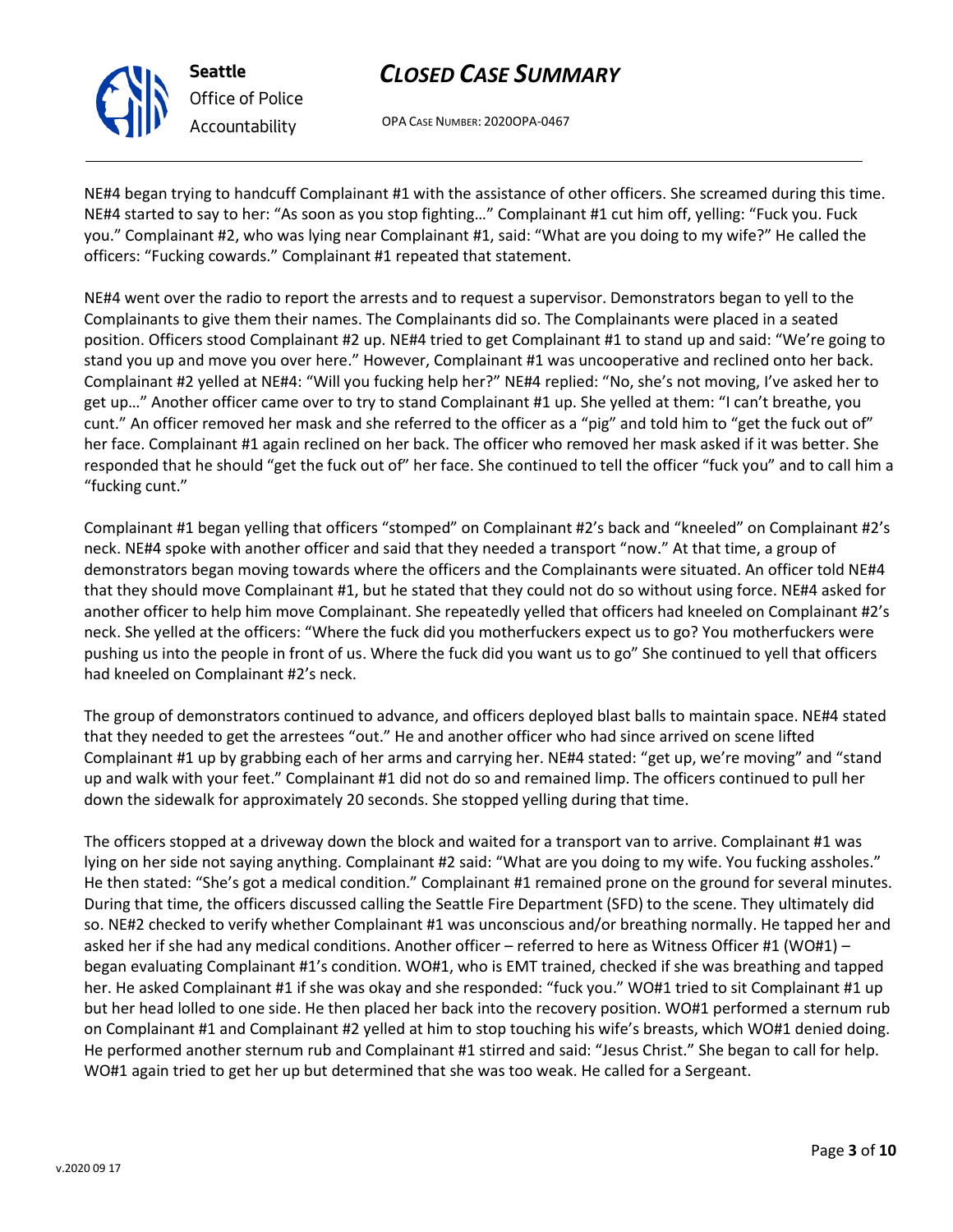OPA CASE NUMBER: 2020OPA-0467

Just under six minutes after she had been carried to the driveway, Complainant #1 again began yelling that officers kneeled on Complainant #2's neck. She remained conscious for a period of time. Officers formed a line between where the Complainants were and other demonstrators. At one point, WO#1 stated, concerning the Complainant, "she's convulsing." Both WO#1 and Named Employee #1 (NE#1), who was also an EMT, continued to monitor Complainant #1, with WO#1 primarily doing so. NE#1 checked in with WO#1 to see whether Complainant #1 was responsive, and WO#1 responded: "very little." WO#1 tried to give Complainant #1 water. NE#1 spoke with demonstrators who were calling for medical attention for Complainant #1. He told them that SFD was on their way and needed time to get to their location.

A Sergeant tried to speak with Complainant. The Sergeant introduced himself and asked Complainant #1 whether she had medical conditions that SFD should be aware of. Complainant #1, who was no longer convulsing, responded by saying "fuck you" and calling the Sergeant a cunt. After a period of not saying anything, Complainant #1 began yelling again. She told nearby demonstrators: "an officer punched me in the back of the head, and I woke up like this." SFD personnel proceeded down the street towards Complainant #1. She yelled out: "I have epilepsy." WO#1 remained near Complainant #1 and tried to give her water. She repeatedly used profanity towards him. She again accused officers of punching her in the head. SFD personnel arrived and began assessing her. WO#1 tried to tell SFD what he had observed but Complainant #1 spoke over him and swore at him. WO#1 eventually walked away and SFD continued to treat Complainant #1. After Complainant #1 received medical treatment, she was asked whether she wanted to be transported to the hospital. She declined. Complainant #1 was then transported to the West Precinct. She and Complainant #2 had no further interactions with the Named Employees.

NE#4 later documented that he arrested Complainant #1 because he believed that she was deliberately slowing down and preventing officers from dispersing the crowd from the area. He stated that Complainant #1, Complainant #2, and the other demonstrators at the back of the line purposefully slowed down to allow for demonstrators further within the crowd to throw projectiles at officers. He noted that, every time the group slowed, projectiles were thrown. NE#1 asserted that the conduct of Complainant #1, coupled with her refusal to move out of the area despite repeated commands and dispersal orders, formed probable cause to arrest her. In addition, Complainant #2 was arrested for his similar conduct, as well as for his continuing to hold onto Complainant #1 as officers tried to arrest her. Lastly, the third individual was arrested for trying to de-arrest the Complainants.

OPA later received a number of complaints concerning this incident. As a general matter, the complaints asserted that the Complainants were arrested for no reason, that they were subjected to excessive force, and that SPD officers intentionally failed to provide Complainant #1 medical attention. During its review of the BWV, OPA further determined that NE#4 may have failed to ensure that Complainant #1's property was transported with her to the West Precinct. Lastly, it was alleged that unknown SPD officers mocked Complainant #1 while she was being held at West Precinct and failed to provide her with medical treatment while there, including refusing to give her medication. The investigation into the allegations against the unknown SPD employees remains ongoing and will be addressed in a separate DCM.

As part of its investigation, OPA extensively reviewed BWV, as well as reviewed the documentation completed by the Named Employees and other officers. OPA interviewed all of the Named Employees. OPA attempted to interview the Complainants, including by reaching out to their attorneys to schedule the interviews. However, the Complainants declined to participate.



**Seattle**

*Office of Police Accountability*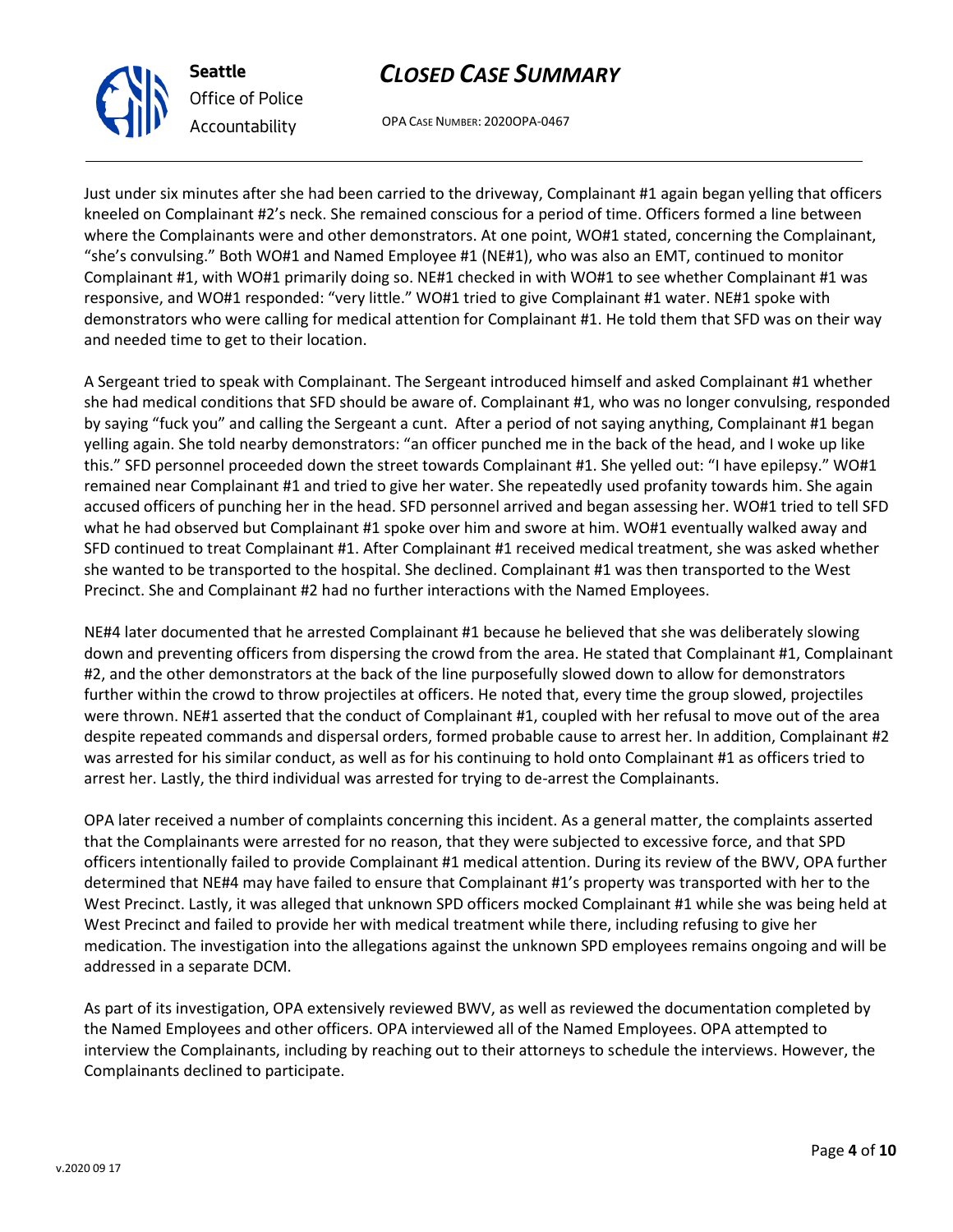

OPA CASE NUMBER: 2020OPA-0467

#### **ANALYSIS AND CONCLUSIONS:**

#### **Named Employee #1 - Allegation #1**

*16.130 - Providing Medical Aid POL - 2 Officers Providing Medical Aid 1. Recognizing the Urgency of Providing Medical Aid*

SPD Policy 16.130-POL-2(1) concerns the provision of medical aid by officers. The policy specifically provides the following instruction: "Recognizing the urgency of providing medical aid and the importance of preserving human life, officers will request medical aid, if needed, and render appropriate medical aid within their training as soon as reasonably possible."

The Complainants and other community members alleged that the Named Employees – specifically NE#1, NE#3, and NE#4 – failed to provide medical treatment to the Complainant. They alleged that the officers did not assist her even though she was convulsing and, at time, unconscious. Lastly, it was also alleged that the officers actively prevented SFD from timely responding to the scene.

All of these allegations are conclusively disproved by the BWV. First, the video showed that multiple officers, including NE#1, NE#2, and WO#1 repeatedly checked on Complainant #1 and tried to provide her with medical assistance. This was particularly the case with WO#1, a trained EMT, who remained by Complainant #1 virtually the entire time she was unconscious and when she was convulsing. He performed a sternum rub, made sure that she was in the recovery position, tried to communicate with her to continually gauge her condition, and took steps to get her water.

Second, none of the officers were deliberately indifferent to Complainant #1's medical conditions. At the time they caried her over to the driveway, Complainant #1 was not yet unconscious or exhibiting any signs of medical distress. To the contrary she was physically resisting against the officers, yelling at them and to other demonstrators, and deliberately refusing to stand up and walk from that location. In hindsight, it appeared that she lost consciousness while being carried; however, the BWV clearly showed that none of the officers were aware of that during those 20 seconds. Moreover, after she lost consciousness and then began to wake, multiple officers tried to determine whether she had any preexisting conditions in order to better assess her; however, she responded to them with profanity. The officers believed that she could have been suffering from heat stroke and had no idea that she had epilepsy until she yelled it out virtually at the end of the incident.

Third, officers called for SFD within minutes of determining that Complainant #1 was suffering from a medical event. NE#1 remained on the radio to determine SFD's arrival time and tried to explain to demonstrators – unsuccessfully – that medical assistance had been called for but was delayed. While it took SFD around 15 minutes to arrive on scene and begin treating Complainant #1, this delay was based on the extensive demonstration activity that was ongoing and the difficulty of SFD accessing the location. It was not due to malfeasance on the officers' part. Lastly, Complainant #1 did receive medical treatment from SFD. However, she declined to go the hospital where she could have received more specialized treatment and was, instead, transported to the West Precinct.

Ultimately, OPA finds that the officers took sufficient steps to assess Complainant #1's medical condition and to treat her. Moreover, they promptly called for SFD and ensued that she received medical care. Accordingly, OPA finds that they complied with the terms of this policy and recommends that this allegation be Not Sustained – Lawful and Proper as against NE1, NE#3, and NE#4.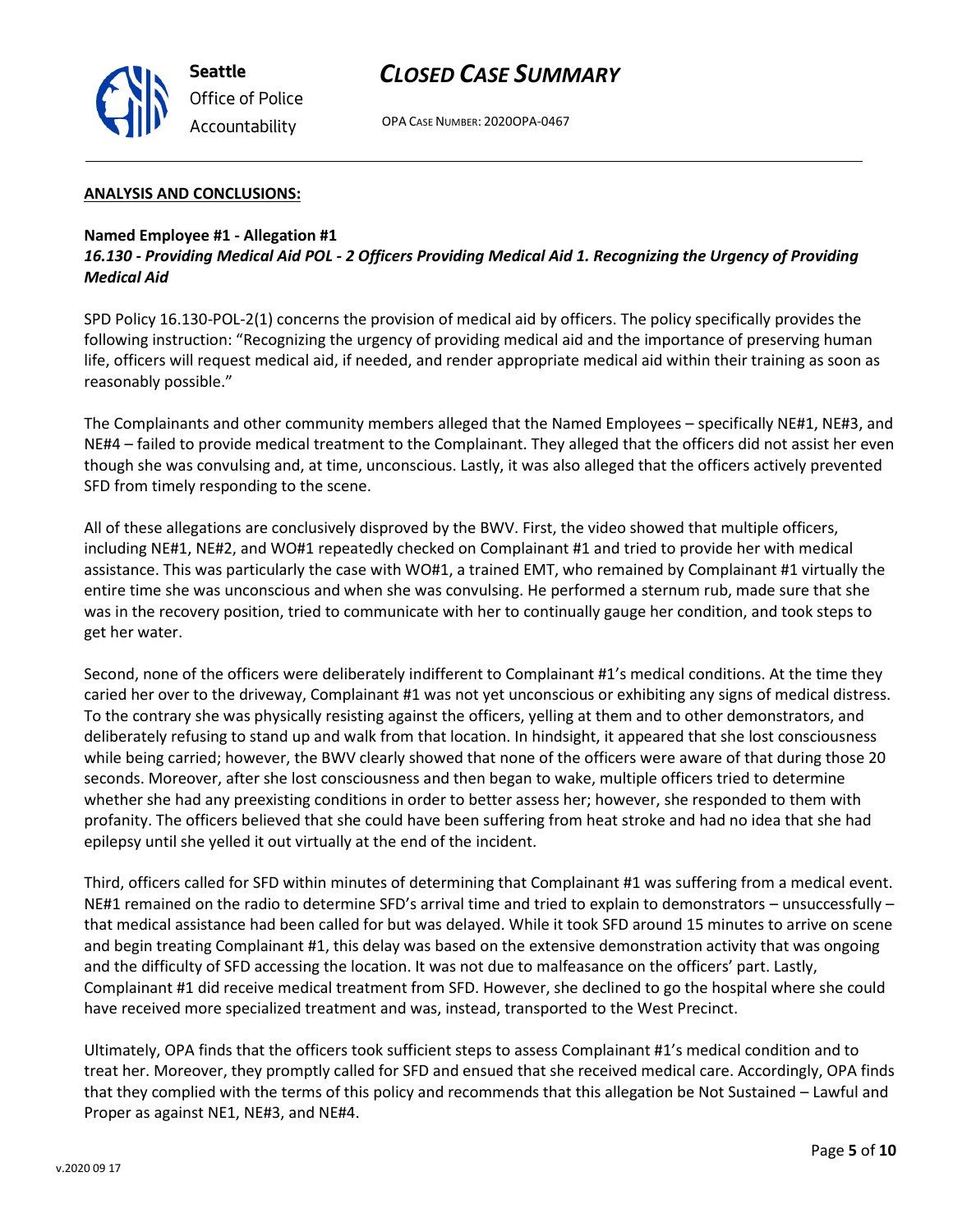OPA CASE NUMBER: 2020OPA-0467

Recommended Finding: **Not Sustained (Lawful and Proper)**

### **Named Employee #2 - Allegation #1** *8.200 - Using Force 1. Use of Force: When Authorized*

SPD Policy 8.200(1) requires that force used by officers be reasonable, necessary and proportional. Officers shall only use "objectively reasonable force, proportional to the threat or urgency of the situation, when necessary, to achieve a law-enforcement objective." Whether force is reasonable depends "on the totality of the circumstances" known to the officers at the time of the force and must be balanced against "the rights of the Complainant, in light of the circumstances surrounding the event." (SPD Policy 8.050.) The policy lists a number of factors that should be weighed when evaluating reasonableness. (*See id*.) Force is necessary where "no reasonably effective alternative to the use of force appeared to exist" and "the amount of force used was reasonable to effect the lawful purpose intended." (*Id*.) Lastly, the force used must be proportional to the threat posed to the officer. (*Id*.)

NE#2 used force to pull Complainant #2 away from Complainant #1, to secure his body, and to place him into handcuffs. Both of the Complainants alleged that, at this time, NE#2 put his knee on Complainant #2's neck.

As a threshold matter, from NE#2's vantage point, Complainant #2 was interfering in the arrest of Complainant #1 by holding onto her as NE#4 tried to take her into custody. Accordingly, NE#2 had probable cause to arrest Complainant #2 for obstruction and, to do so, was allowed to use appropriate force. Here, NE#2 used control holds and body weight to pull Complainant #2 away from Complainant #1, and to get him onto his stomach. Once Complainant #2 was on his stomach, NE#2 placed his knee near top of Complainant #2's back to keep him from continuing to resist and move around. From a review of the BWV, there was no evidence that NE#2's knee ever made contact with Complainant #2's neck. OPA also found no evidence indicating that NE#2 ever "stomped" on Complainant #2's back.

Ultimately, the force NE#2 did use was reasonable, necessary, and proportional. It was intended to prevent Complainant #2 from further resisting and to control his body so that he could be handcuffed. NE#2 used only that force needed to do so. He did not strike Complainant #2 at any time and, as discussed above, did not make contact with Complainant #2's neck.

Accordingly, OPA recommends that this allegation be Not Sustained – Lawful and Proper.

Recommended Finding: **Not Sustained (Lawful and Proper)**

#### **Named Employee #3 - Allegation #1**

### *6.010-POL - Arrests 1. Officers Must Have Probable Cause That a Suspect Committed a Crime in Order to Effect an Arrest*

SPD Policy 6.010-POL-1 requires that officers have probable cause to believe that a suspect committed a crime when effectuating an arrest. Stated differently, where an arrest is not supported by probable cause, it violates law and Department policy. Probable cause exists when the facts and circumstances within an officer's knowledge are sufficient in themselves to support a reasonable belief that an offense has been or is being committed.



**Seattle** *Office of Police Accountability*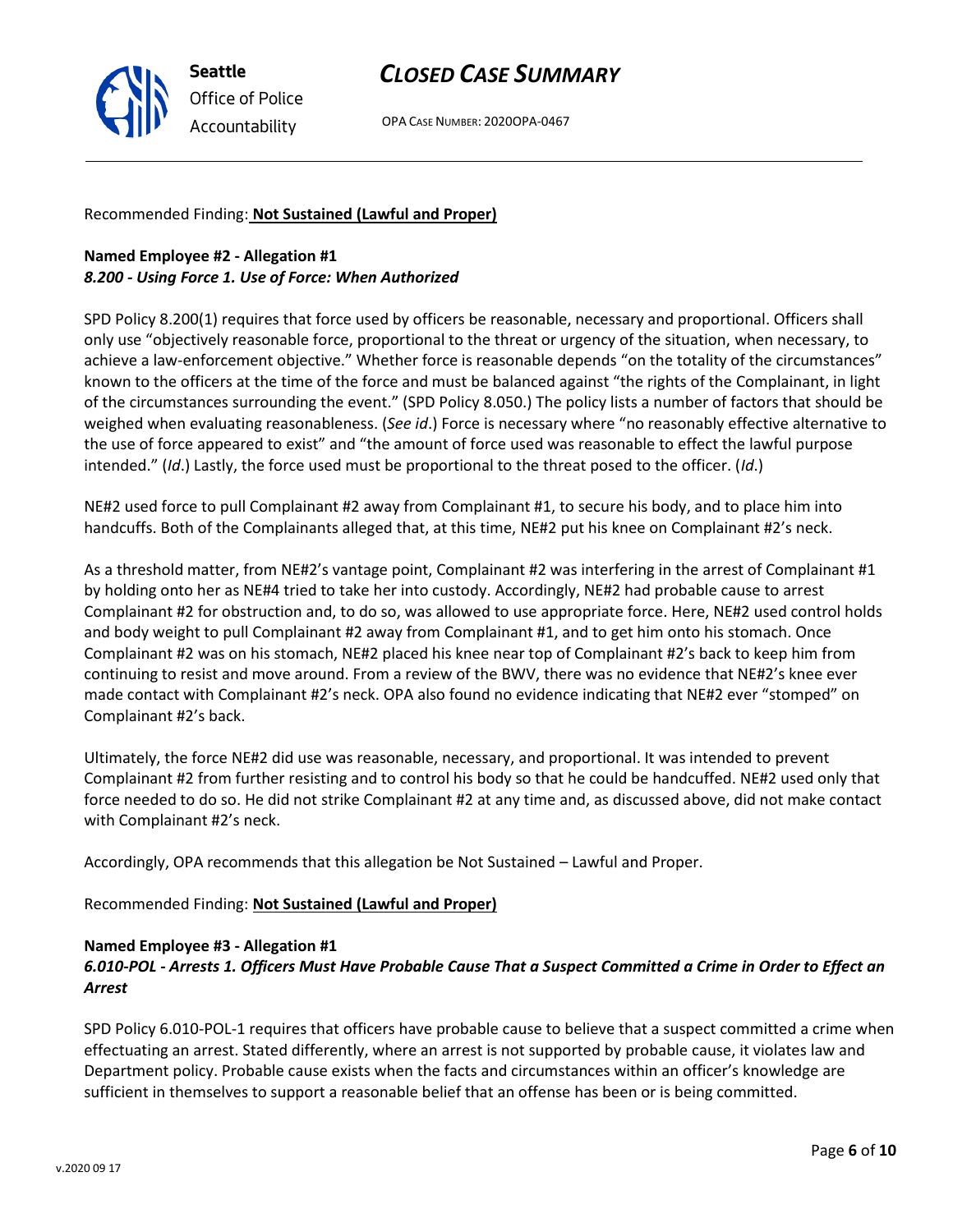

**Seattle** *Office of Police Accountability*

# *CLOSED CASE SUMMARY*

OPA CASE NUMBER: 2020OPA-0467

NE#3 reported that he arrested the third individual because he observed that individual trying to de-arrest the Complainants. He believed that this gave him sufficient facts to form probable cause for obstruction.

OPA's review of the BWV confirmed that, at the time officers were attempting to take the Complainants into custody, the third individual (and others) moved towards the Complainants and in an apparent attempt try to pull them from the police. NE#3 immediately responded and took hold of the third individual, taking him to the ground. Given this, it is clear that probable cause existed for the arrest.

For these reasons, OPA recommends that this allegation be Not Sustained – Lawful and Proper.

Recommended Finding: **Not Sustained (Lawful and Proper)**

## **Named Employee #3 - Allegation #2** *8.200 - Using Force 1. Use of Force: When Authorized*

NE#2's force was comprised with control holds to try to get the third individual under control and a dispersal of pepper spray at the third individual. With regard to the control holds, as discussed above, NE#3 had probable cause to arrest the Complainant and, in doing so, was allowed to control his body and handcuff him. The BWV established that the third individual physically resisted, including trying to prevent multiple officers from getting him onto the ground. Accordingly, physical compulsion was permitted to effectuate the arrest.

For the same reasons, the use of pepper spray was appropriate. Again, the third individual was struggling with multiple officers in order to prevent them from arresting him. NE#2 believed, and OPA concurs, that a brief deployment of pepper spray was permissible to stop the third individual from doing so and to end the physical conflict. The use of pepper spray was effective and, soon thereafter, the officers were able to handcuff the third individual. Notably, at the time of the pepper spray application, the third individual was wearing a respirator and it did not appear that it caused him any ill effects.

For these reasons, OPA finds that NE#3's force was reasonable, necessary, and proportional. As such, OPA recommends that this allegation be Not Sustained – Lawful and Proper.

### Recommended Finding: **Not Sustained (Lawful and Proper)**

#### **Named Employee #3 - Allegation #3** *16.130 - Providing Medical Aid POL - 2 Officers Providing Medical Aid 1. Recognizing the Urgency of Providing Medical Aid*

For the same reasons as stated above (*see* Named Employee #1 – Allegation #1), OPA recommends that this allegation be Not Sustained – Lawful and Proper.

Recommended Finding: **Not Sustained (Lawful and Proper)**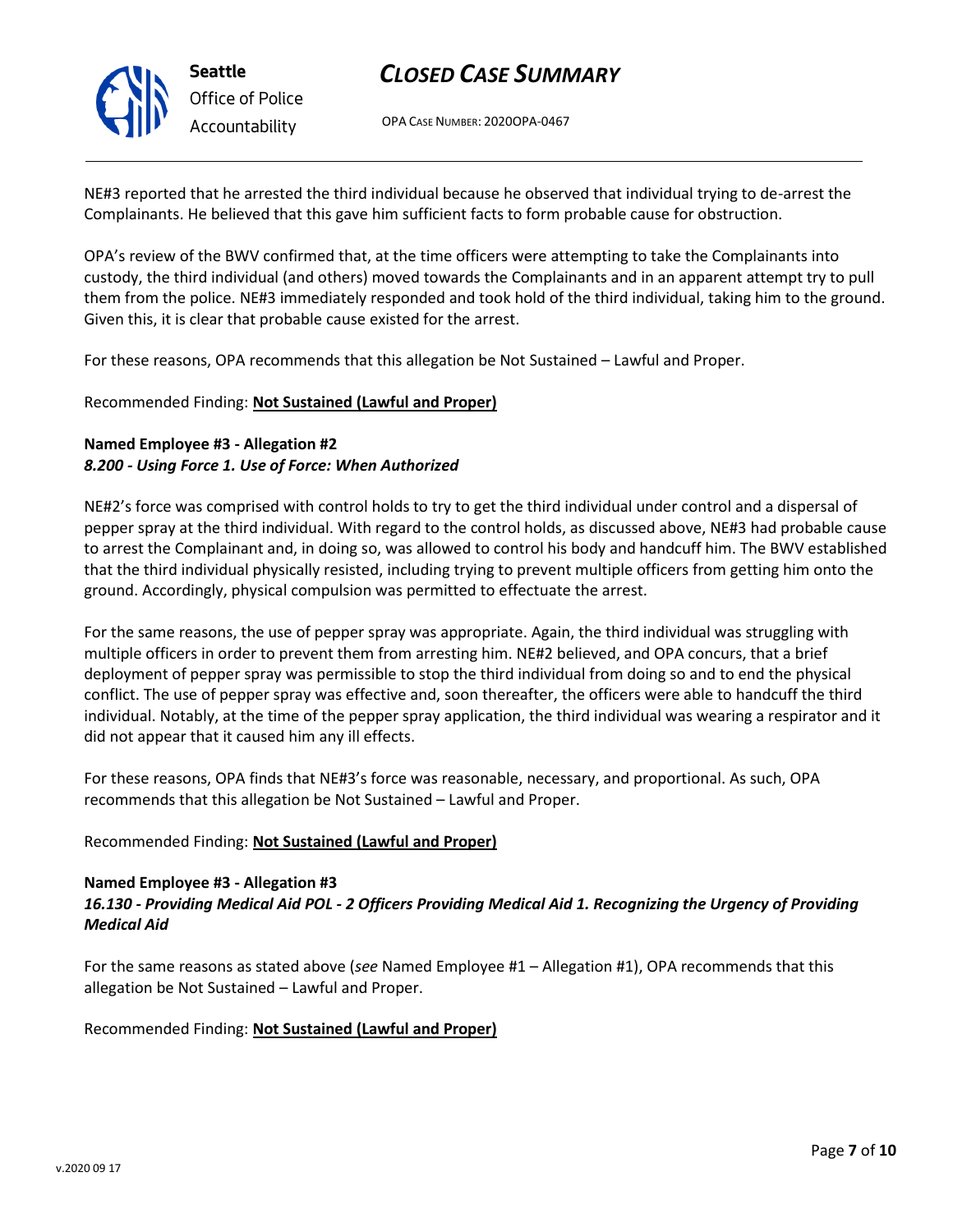

OPA CASE NUMBER: 2020OPA-0467

### **Named Employee #4 - Allegation #1**

*6.010-POL - Arrests 1. Officers Must Have Probable Cause That a Suspect Committed a Crime in Order to Effect an Arrest*

The Complainants and the officers present different accounts concerning whether there was probable cause to arrest Complainant #1. The Complainants said that they were simply part of the crowd and were moving as fast as they could go when they were grabbed by NE#4 and other officers and pulled to the ground. The Complainants denied being involved in criminal activity or acting as a shield for bad actors in the crowd.

For his part, NE#4 asserted that a lawful dispersal order had been given to the crowd and demonstrators, including the Complainants, had not left the vicinity. He stated that a pattern began to evolve where the demonstrators in the rear of the crowd, directly in front of the officers, would slow down substantially in the path of the officers. At those moments, projectiles would be thrown from within the crowd directly at officers. NE#4 explained that this was why it was so important to keep the crowd moving at a brisk pace and to prevent these slowdowns and the resultant danger posed to officers. NE#4 said that Complainant #1 repeatedly slowed down, even after being told to speed up and being pushed forward. He warned her that if she did not keep moving and if she stopped again, she would be arrested. When she did so, NE#4 made the decision to effectuate the arrest and pull Complainant #1 to the ground. When Complainant #2, who fell down with her, tried to prevent Complainant #1 from being handcuffed, he was also arrested.

OPA examined the BWV from multiple officers who were involved in the pushing of the group forward. It did appear that officers periodically took projectiles, including large rocks, that were thrown from within the crowd. The BWV also verified that, on several occasions, Complainant #1, who was directly in front of the line of officers, slowed down and, at one point, stopped and seemed to push back against NE#4. What OPA cannot conclusively establish is that Complainant #1 was purposefully doing so to facilitate a slowdown that would allow the throwing of projectiles. However, this is not required to meet the probable cause standard.

As indicated above, probable cause only requires that an officer have facts that form a reasonable belief that a crime was being committed. The facts available to NE#4 were the failure of the crowd to disperse, the repeated oncoming projectiles, and Complainant #1 slowing down and stopping. After considering the totality of these facts, NE#4 felt that there was a reasonable basis to conclude that NE#4 was engaging in criminal activity and could be arrested.

In assessing this determination, it is important to note that probable cause is not a high standard of proof. As articulated by the Ninth Circuit:

> For information to amount to probable cause, it does not have to be conclusive of guilt, and it does not have to exclude the possibility of innocence…police are not required "to believe to an absolute certainty, or by clear and convincing evidence, or even by a preponderance of the available evidence" that a suspect has committed a crime. All that is required is a "fair probability," given the totality of the evidence, that such is the case.

*Garcia v. County of Merced*, 639 F.3d 1206, 1209 (9th Cir. 2011) (citations omitted). In addition, when considering whether probable cause existed, OPA must consider the question using a reasonable officer analysis. This means that OPA must determine whether an officer with NE#4's same training and experience would have also deemed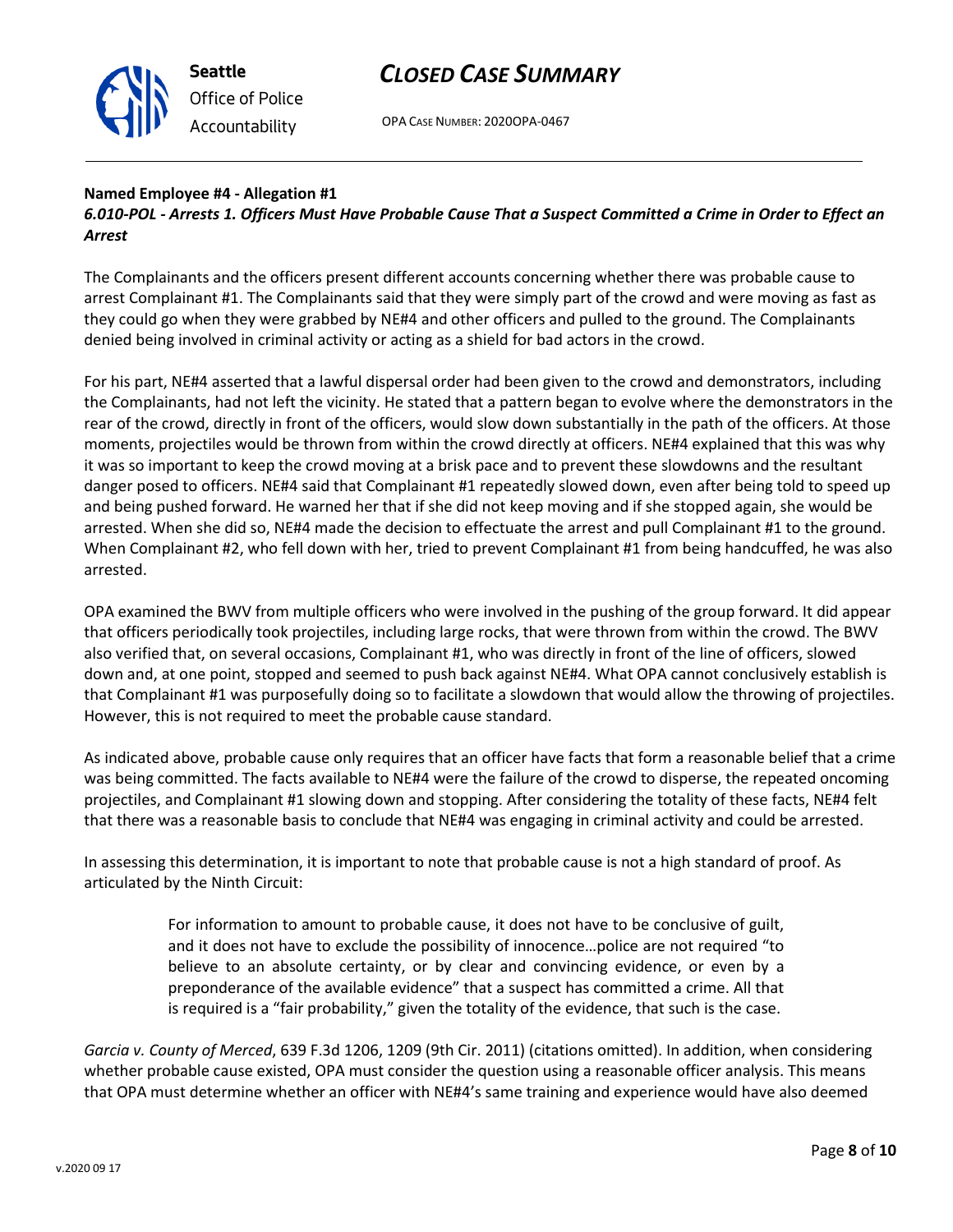

OPA CASE NUMBER: 2020OPA-0467

there to be a legal basis to make the arrest. *See United States v. Ortiz*, 422 U.S. 891, 897–98, 95 S. Ct. 2585, 45 L. Ed. 2d 623 (1975).

Here, NE#4 articulated that, in his experience – both past and immediate – demonstrators in the rear of the crowd slowed down to allow projectiles to be thrown at officers. The video showed projectiles being thrown and Complainant #1 and others at the rear of the crowd slowing down. Moreover, other officers who were in the same place as NE#4 also articulated those same concerns. Given this and when applying Ninth Circuit and U.S. Supreme Court caselaw, OPA finds that he met probable cause standard. Again, as indicated above, this does not mean that OPA concludes that Complainant #1 was actually guilty or acted with criminal intent. That is a matter to be resolved in court, whether criminal or civil. OPA's sole focus is law and policy and OPA finds that neither was violated here.

For these reasons, OPA recommends that this allegation be Not Sustained – Lawful and Proper.

Recommended Finding: **Not Sustained (Lawful and Proper)**

### **Named Employee #4 - Allegation #2** *8.200 - Using Force 1. Use of Force: When Authorized*

OPA's conclusion that NE#4 had probable cause informs the decision that his force did not violate policy.

NE#4 used force to push Complainant #1 forward several times and then to take her down to the ground and arrest her. As discussed above, at the time of the pushes, NE#4 reasonably believed that Complainant #1 was deliberately slowing down to allow demonstrators in the crowd an opportunity to throw projectiles at officers. The throwing of projectiles was established by the video, as was the fact that Complainant #1 slowed down and stopped. Given this, force in the form of pushes was appropriate to move Complainant #1 forward and was consistent with policy.

At the time he used force for the second time, he had established probable cause to arrest Complainant #1. He pulled her sideways and down towards the ground. He did not slam her to the ground and some of her momentum appeared to be caused by Complainant #2 holding onto her. Pulling Complainant #1 down to the ground was not an unreasonable use of force under the circumstances. Complainant #1 was proceeding away from NE#4 at the time and NE#4 believed, based on her prior conduct, that she was going to be non-compliant. As such, he chose to pull her down to stop her and arrest her. This was consistent with policy under the circumstances.

While perhaps not rising to uses of force, NE#4 used physical compulsion on Complainant #1 on two additional occasions. First, he did so to stop her from moving when she was on the ground and to handcuff her. This consisted of him holding her down and then putting her hands behind her back. This was not excessive. Second, he and another officer carried the Complainant down the street when she refused to stand up and walk and as protestors were moving towards them. OPA finds that the officers had a legitimate law enforcement interest in moving Complainant #1 and she refused to walk on her own volition. Moreover, at the time they started carrying her, she was not unconscious and was yelling.

Lastly, Complainant #1 stated several times after her arrest that an unknown officer punched her in the back of the head causing her to lose consciousness. This allegation was clearly disproved by the video.

For these reasons, OPA recommends that this allegation be Not Sustained – Lawful and Proper.